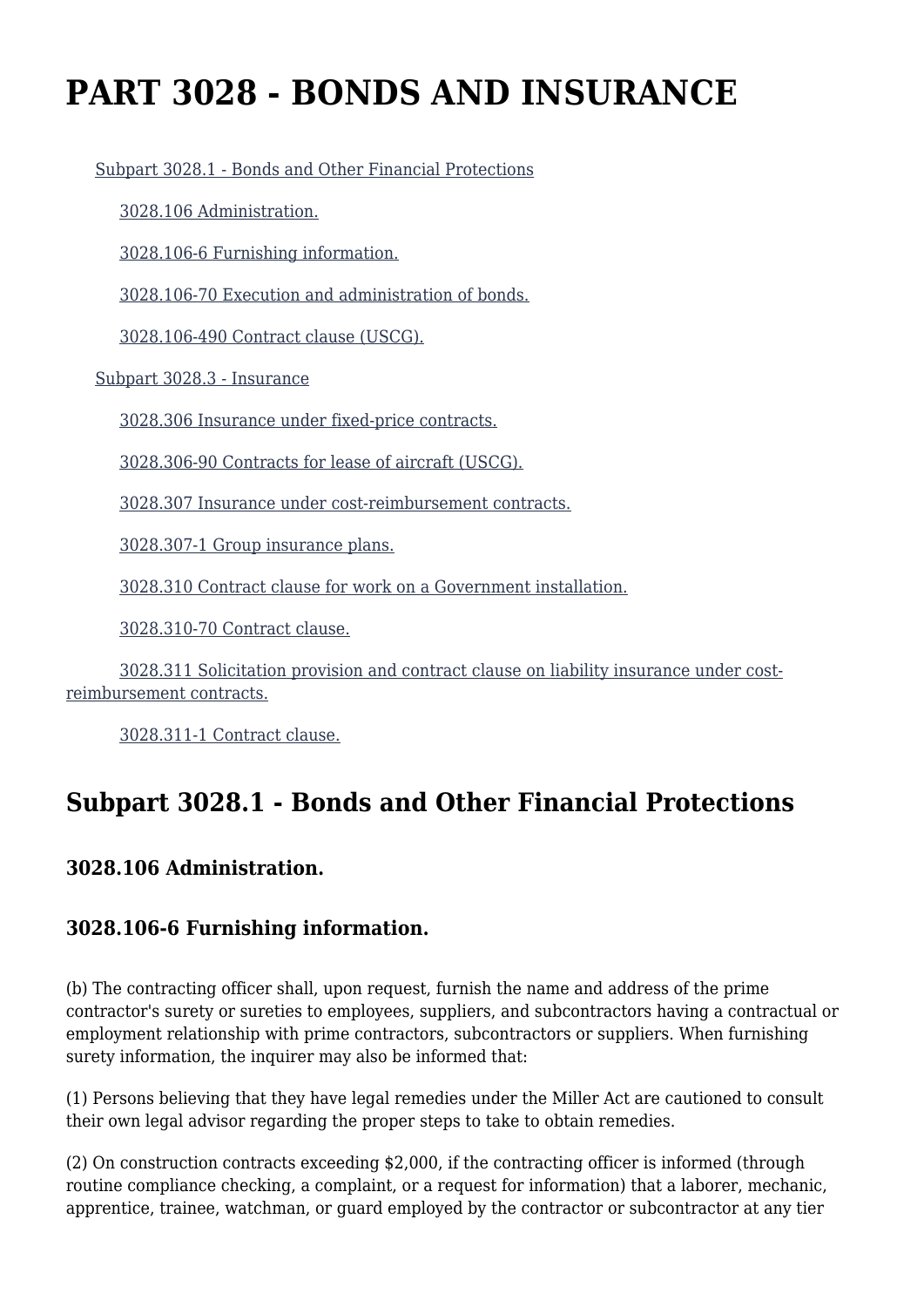may have been paid wages less than those required by the applicable labor standards provisions of the contract, the contracting officer shall promptly initiate an investigation in accordance with (FAR) 48 CFR subpart 22.4, irrespective of the employee's rights under the Miller Act. When an employee's request for information is involved, the contracting officer shall inform the inquirer that such investigation will be made. Such investigation is required pursuant to the provisions of the Davis-Bacon Act, Contract Work Hours and Safety Standards Act, and Copeland (Anti-Kickback) Act for assuring proper payment to such employees.

(c) When furnishing a copy of a payment bond and contract in accordance with (FAR) 48 CFR 28.106-6(c), the requirement for a copy of the contract may be satisfied by furnishing a machineduplicate copy of the contract's cover page, showing the contract number and date, the contractor's name and signature, the contracting officer's signature, and the description of the contract work. The contracting officer furnishing the copies shall place the statement "Certified to be a true and correct copy" followed by a signature, title and name of the Component. The fee for furnishing the requested certified copies shall be determined according to the DHS Freedom of Information Act regulation, 6 CFR part 5, subpart B.

## **3028.106-70 Execution and administration of bonds.**

(a) The contracting officer shall notify the surety within 30 days, of the contractor's failure to perform in accordance with the terms of the contract.

(b) When a partnership is a principal on a bond, the names of all the members of the firm shall be listed in the bond following the name of the firm, and the phrase "a partnership composed of." If a principal is a corporation, the state of incorporation shall also appear on the bond.

(c) Performance or payment bond(s) other than an annual bond shall not predate the contract to which it pertains.

(d) Bonds may be filed with the original contract to which they apply, or all bonds can be separately maintained and reviewed quarterly for validity. If separately maintained, each contract file shall cross-reference the applicable bonds.

#### **3028.106-490 Contract clause (USCG).**

For the U.S. Coast Guard, the contracting officer shall insert the USCG clause at (HSAR) 48 CFR [3052.228-90,](https://origin-www.acquisition.gov/%5Brp:link:hsar-part-3052%5D#Section_3052_228_90_T48_70215512140) Notification of Miller Act Payment Bond Protection (USCG), in solicitations and contracts, and shall require its first-tier subcontractors to insert the clause in all of their subcontracts, when payment bonds are required.

# **Subpart 3028.3 - Insurance**

#### **3028.306 Insurance under fixed-price contracts.**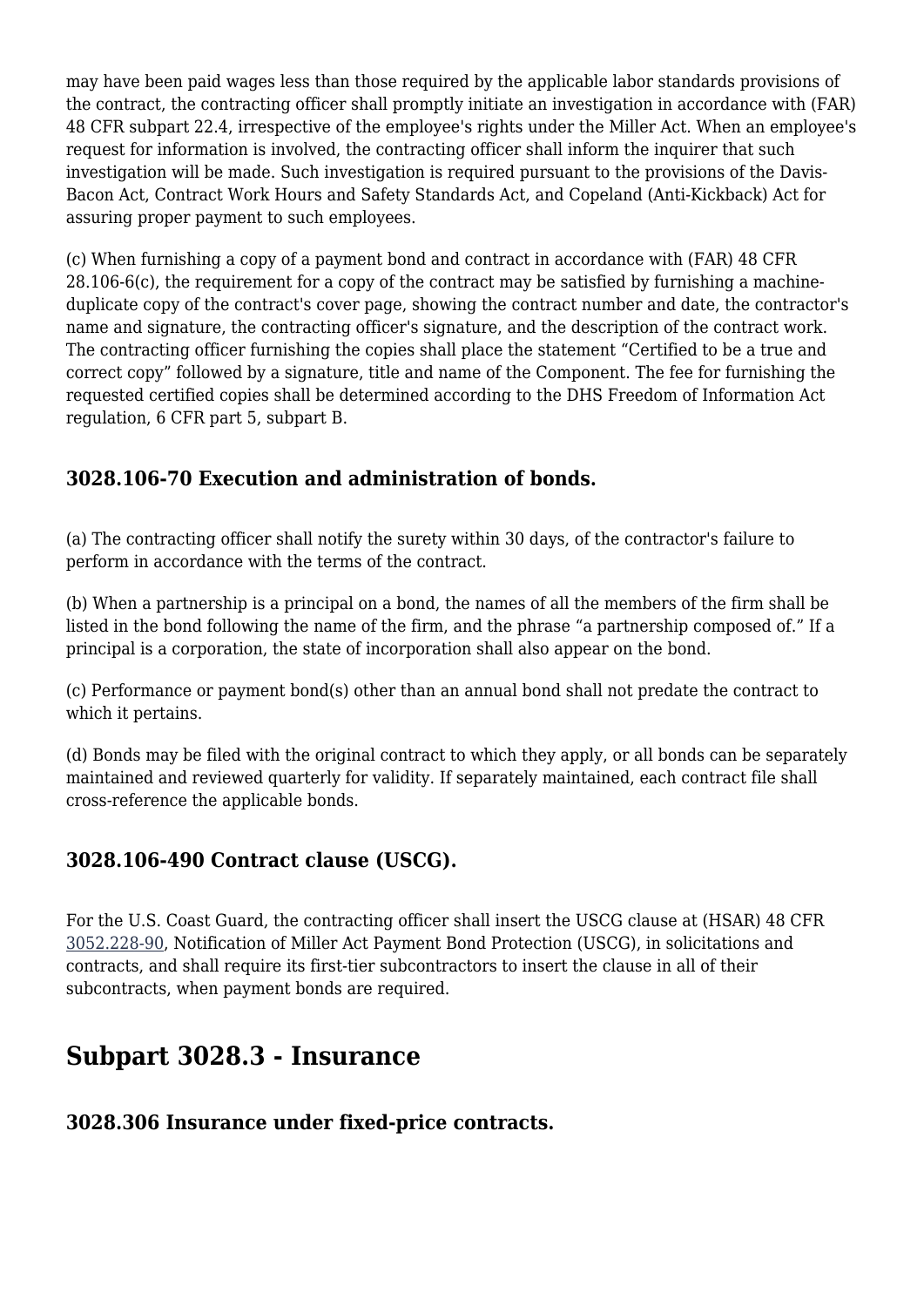## **3028.306-90 Contracts for lease of aircraft (USCG).**

(a) For the U.S. Coast Guard, the contracting officer shall insert the clauses at (HSAR) 48 CFR [3052.228-91](https://origin-www.acquisition.gov/%5Brp:link:hsar-part-3052%5D#Section_3052_228_91_T48_70215512141) through [3052.228-93](https://origin-www.acquisition.gov/%5Brp:link:hsar-part-3052%5D#Section_3052_228_93_T48_70215512143), unless otherwise indicated by the specific instructions for their use, in any contract for the lease of aircraft (including aircraft used in out-service flight training).

(b) For the U.S. Coast Guard, the contracting officer shall insert the clause at (HSAR) 48 CFR [3052.228-91,](https://origin-www.acquisition.gov/%5Brp:link:hsar-part-3052%5D#Section_3052_228_91_T48_70215512141) Loss of or Damage to Leased Aircraft, in any contract for the lease of aircraft, except in the following circumstances:

(1) When the hourly rental rate does not exceed \$250 and the total rental cost for any single transaction is not in excess of \$2,500:

(2) When the cost of hull insurance does not exceed 10 percent of the contract rate; or

(3) When the lessor's insurer does not grant a credit for uninsured hours, thereby preventing the lessor from granting the same to the Government.

(c) For the U.S. Coast Guard, the contracting officer shall insert the clause at (HSAR) 48 CFR [3052.228-92,](https://origin-www.acquisition.gov/%5Brp:link:hsar-part-3052%5D#Section_3052_228_92_T48_70215512142) Fair Market Value of Aircraft, when fair market value of the aircraft can be determined.

(d) 49 U.S.C. 44112, as amended, provides that no lessor of an aircraft under a *bona fide* lease of 30 days or more shall be liable by reason of his interest as lessor or title-holder of the aircraft for any injury to or death of persons, or damage to or loss of property, unless such aircraft is in the actual possession or control of such person at the time of such injury, death, damage or loss. On short-term or intermittent-use leases, however, the owner may be liable for damage caused by operation of the aircraft. It is usual for the aircraft owner to retain insurance covering this liability during the term of such lease. Such insurance can, often for little or no increase in premium, be made to cover the Government's exposure to liability as well. In order to take advantage of this coverage, the Risks and Indemnities clause at (HSAR) 48 CFR [3052.228-93](https://origin-www.acquisition.gov/%5Brp:link:hsar-part-3052%5D#Section_3052_228_93_T48_70215512143) prescribed in paragraph (d)

(1) of this section shall be used.

(1) For the U.S. Coast Guard, the contracting officer shall insert the clause at (HSAR) 48 CFR [3052.228-93,](https://origin-www.acquisition.gov/%5Brp:link:hsar-part-3052%5D#Section_3052_228_93_T48_70215512143) Risk and Indemnities, in any contract for out-service flight training or for the lease of aircraft when the Government will have exclusive use of the aircraft for a period of less than thirty days.

(2) For the U.S. Coast Guard, any contract for out-service flight training shall include a clause in the contract schedule stating substantially that the contractor's personnel shall at all times during the course of the training be in command of the aircraft and that at no time shall other personnel be permitted to take command of the aircraft.

#### **3028.307 Insurance under cost-reimbursement contracts.**

#### **3028.307-1 Group insurance plans.**

Plans shall be submitted to the contracting officer, who must obtain the advice of legal counsel.